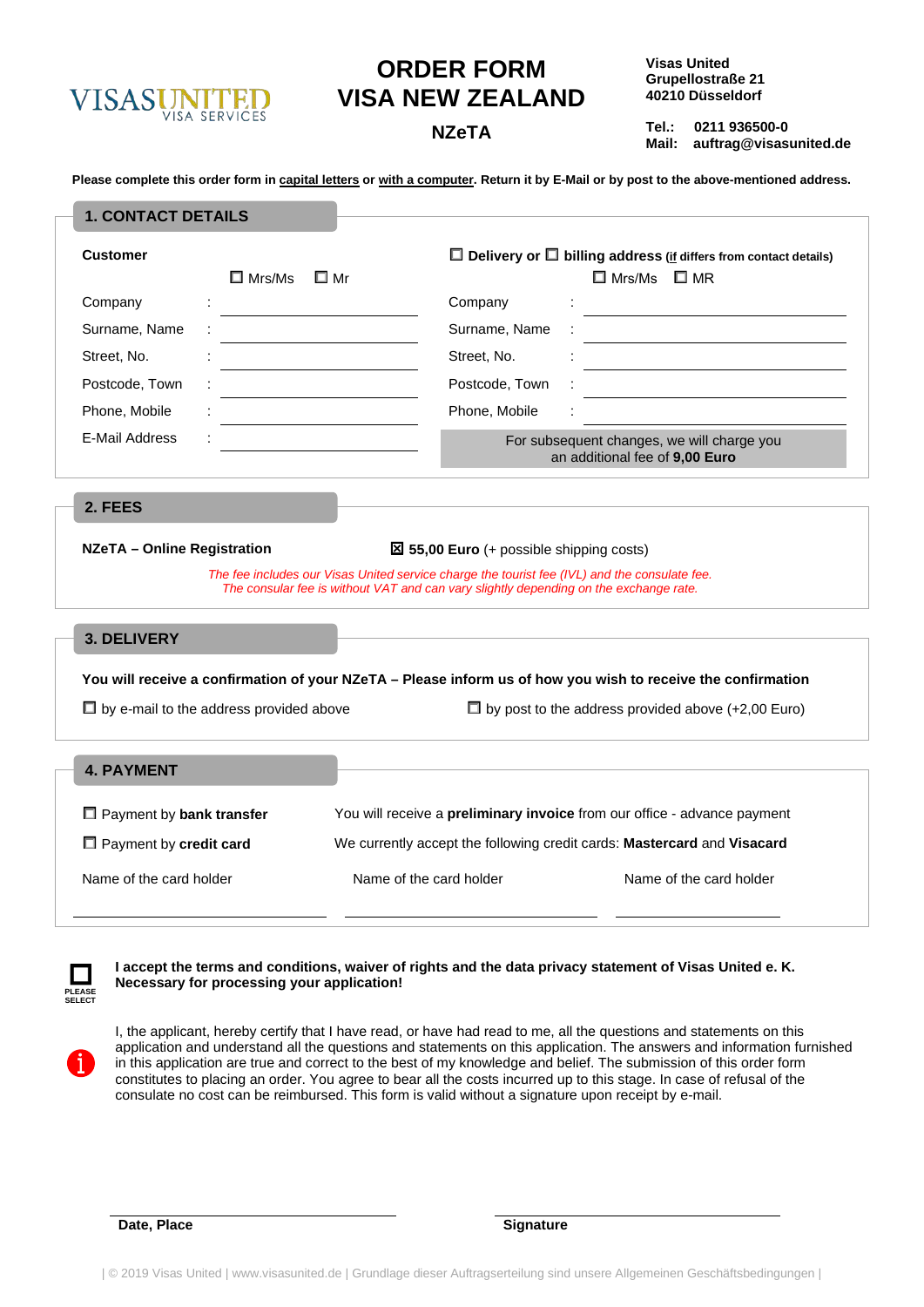| <b>5. NZeTA APPLICATION</b>                                                                                                                                                                                                                                                                                                                                                                                                                                                                                                                               |                    |   |  |  |  |  |
|-----------------------------------------------------------------------------------------------------------------------------------------------------------------------------------------------------------------------------------------------------------------------------------------------------------------------------------------------------------------------------------------------------------------------------------------------------------------------------------------------------------------------------------------------------------|--------------------|---|--|--|--|--|
| Please complete the following fields<br>All fields are mandatory!                                                                                                                                                                                                                                                                                                                                                                                                                                                                                         |                    |   |  |  |  |  |
| <b>TRAVEL DOCUMENT DETAILS</b>                                                                                                                                                                                                                                                                                                                                                                                                                                                                                                                            |                    |   |  |  |  |  |
| Nationality                                                                                                                                                                                                                                                                                                                                                                                                                                                                                                                                               | Place of issue     |   |  |  |  |  |
| Passport number                                                                                                                                                                                                                                                                                                                                                                                                                                                                                                                                           | <b>Expiry Date</b> |   |  |  |  |  |
| <b>PERSONAL DETAILS</b>                                                                                                                                                                                                                                                                                                                                                                                                                                                                                                                                   |                    |   |  |  |  |  |
| Family name                                                                                                                                                                                                                                                                                                                                                                                                                                                                                                                                               | Given name(s)      | ÷ |  |  |  |  |
| Gender<br>$\Box$ female<br>$\Box$ diverse<br>$\Box$ male                                                                                                                                                                                                                                                                                                                                                                                                                                                                                                  | ID card number.    |   |  |  |  |  |
| Have you ever been known by a different name?<br>$\Box$ YES, further details<br>NO.<br>(e. q. maiden name or another name)                                                                                                                                                                                                                                                                                                                                                                                                                                |                    |   |  |  |  |  |
| Family name                                                                                                                                                                                                                                                                                                                                                                                                                                                                                                                                               | Given name(s)      |   |  |  |  |  |
| Are you an Australian permanent resident?<br>$\Box$ YES<br>$\square$ NO<br>Australian permanent residents do not need to pay the International Visitor and Conservation Tourism Levy (IVL) to visit New Zealand. When you travel to New<br>Zealand you must have a current Australian permanent resident visa that allows you to return to Australia from overseas.<br><b>TRAVEL DETAILS</b><br>Reason for travel<br>$\Box$ I will be coming to New Zealand to visit<br>$\Box$ I am a transit passenger (Auckland Airport)<br>$\mathcal{L}_{\mathcal{A}}$ |                    |   |  |  |  |  |
| <b>SECURITY QUESTIONS</b>                                                                                                                                                                                                                                                                                                                                                                                                                                                                                                                                 |                    |   |  |  |  |  |
| Are you an Australian permanent resident?<br>□ YES<br>$\Box$ No                                                                                                                                                                                                                                                                                                                                                                                                                                                                                           |                    |   |  |  |  |  |
| Have you ever been deported, removed or excluded from another country (not New Zealand)?<br>$\square$ YES<br>$\square$ NO                                                                                                                                                                                                                                                                                                                                                                                                                                 |                    |   |  |  |  |  |
| Are you currently prohibited from entering New Zealand following deportation from New Zealand in the past?<br>$\Box$ YES<br>$\square$ NO                                                                                                                                                                                                                                                                                                                                                                                                                  |                    |   |  |  |  |  |
| Have you ever been convicted of any offence (in any country)?<br>$\Box$ YES<br>$\Box$ No                                                                                                                                                                                                                                                                                                                                                                                                                                                                  |                    |   |  |  |  |  |
| Have you ever been convicted of an offence for which you were sentenced to five years or more<br>$\Box$ NO<br>□ YES<br>imprisonment?                                                                                                                                                                                                                                                                                                                                                                                                                      |                    |   |  |  |  |  |
| In the last 10 years have you been convicted of an offence for which you were sentenced to a prison term of<br>$\Box$ YES $\Box$ NO<br>12 months or more?                                                                                                                                                                                                                                                                                                                                                                                                 |                    |   |  |  |  |  |
| <b>WAIVER OF RIGHTS</b><br>To the best of my knowledge the information I have provided in this form is accurate and I have answered the questions truthfully and correctly.<br>I understand that it is my responsibility to ensure that the passport details provided in this form match the details on the passport I intend to use<br>when I travel to New Zealand. I have checked these details to confirm they are correct.<br>I understand that I must meet all other requirements to travel to New Zealand.                                         |                    |   |  |  |  |  |
| I understand that INZ may provide information to other agencies in New Zealand and overseas where such disclosure is required or permitted<br>by the Privacy Act 1993, or otherwise required or permitted by law. I understand my information may be used to improve INZ's services and<br>administration of the Immigration Act 2009.                                                                                                                                                                                                                    |                    |   |  |  |  |  |
| I authorise INZ to provide information about my eligibility to travel to New Zealand, including about my NZeTA to a carrier, including via an<br>approved online enquiry system, in order to facilitate my travel.                                                                                                                                                                                                                                                                                                                                        |                    |   |  |  |  |  |